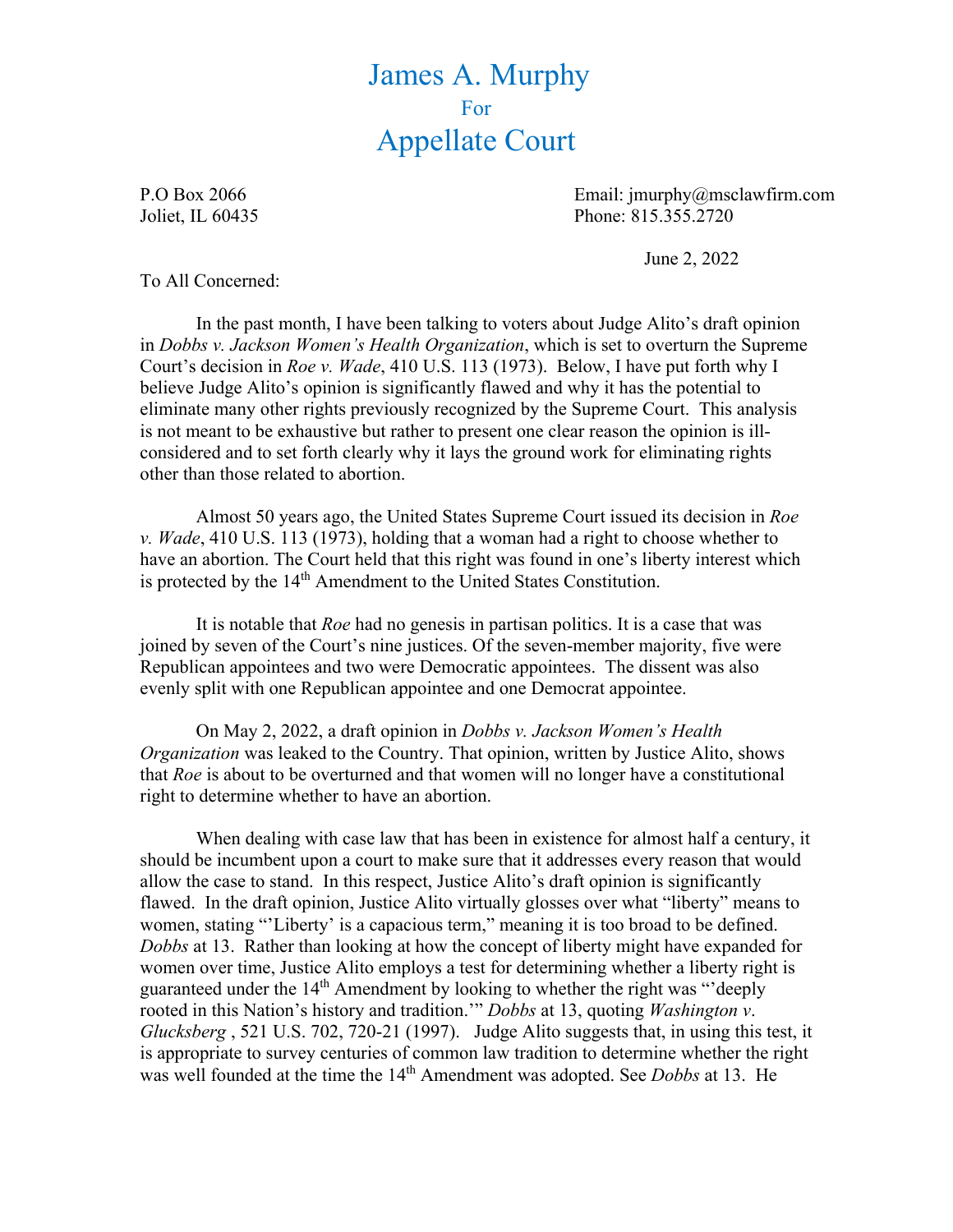then proceeds to review the abortion laws that were in place between 1825 and 1868. *Dobbs* at 15, 68-84.

The problem with this analysis is that the Nation's concept of women's rights has drastically altered from 1868 till now. And, if there is a right to determine whether to have an abortion, it is undoubtedly a woman's right. Thus, a radical change in how the Country views a woman's rights counsels that such change should be taken into account when the a woman's liberty interest being considered.

 In 1825 through 1868, a woman's rights, especially a married woman, had very limited rights. As an 1886 Illinois Appellate Court recognized, a married woman had virtually no rights under common law:

 By the common law upon marriage, the husband and wife became one person in law, and the husband was that person. *The legal existence of the woman was suspended during marriage*, being treated as incorporated or consolidated into that of the husband. If she had personal estate it became the absolute property of the husband upon his reducing it to possession, and *he became master* of the profits of her real estate during coverture; and if the estate was one of inheritance, upon birth of living issue he became a tenant for life of the lands. If she was injured in her person or property, she was without redress by action, unless her husband would join with her. She could make no valid contract. He could not grant anything to her or enter into any covenant with her, for the grant would be to suppose a separate existence, and the covenant would be with himself. *Basset v. Bassett*, 20 Ill.App. 543, 544 (4th Dist. 1886)(emphasis added).

 This same attitude was expressed by a justice of the Supreme Court upholding an Illinois Supreme Court case denying a woman the right to obtain a law license. Justice Bradley stated:

[T]he civil law, as well as nature herself, has always recognized a wide difference in the respective spheres and destinies of man and woman. Man is, or should be, woman's protector and defender. *The natural and proper timidity and delicacy which belongs to the female sex evidently unfits it for many of the occupations of civil life*. The constitution of the family organization, which is founded in the divine ordinance, as well as in the nature of things, indicates the domestic sphere as that which properly belongs to the domain and functions of womanhood. The harmony, not to say identity, of interest and views which belong, or should belong, to the family institution is repugnant to the idea of a woman adopting a distinct and independent career from that of her husband. So firmly fixed was this sentiment in the founders of the common law that it became a maxim of that system of jurisprudence that *a woman had no legal existence* separate from her husband, who was regarded as her head and representative in the social state…. *Bradwell v.*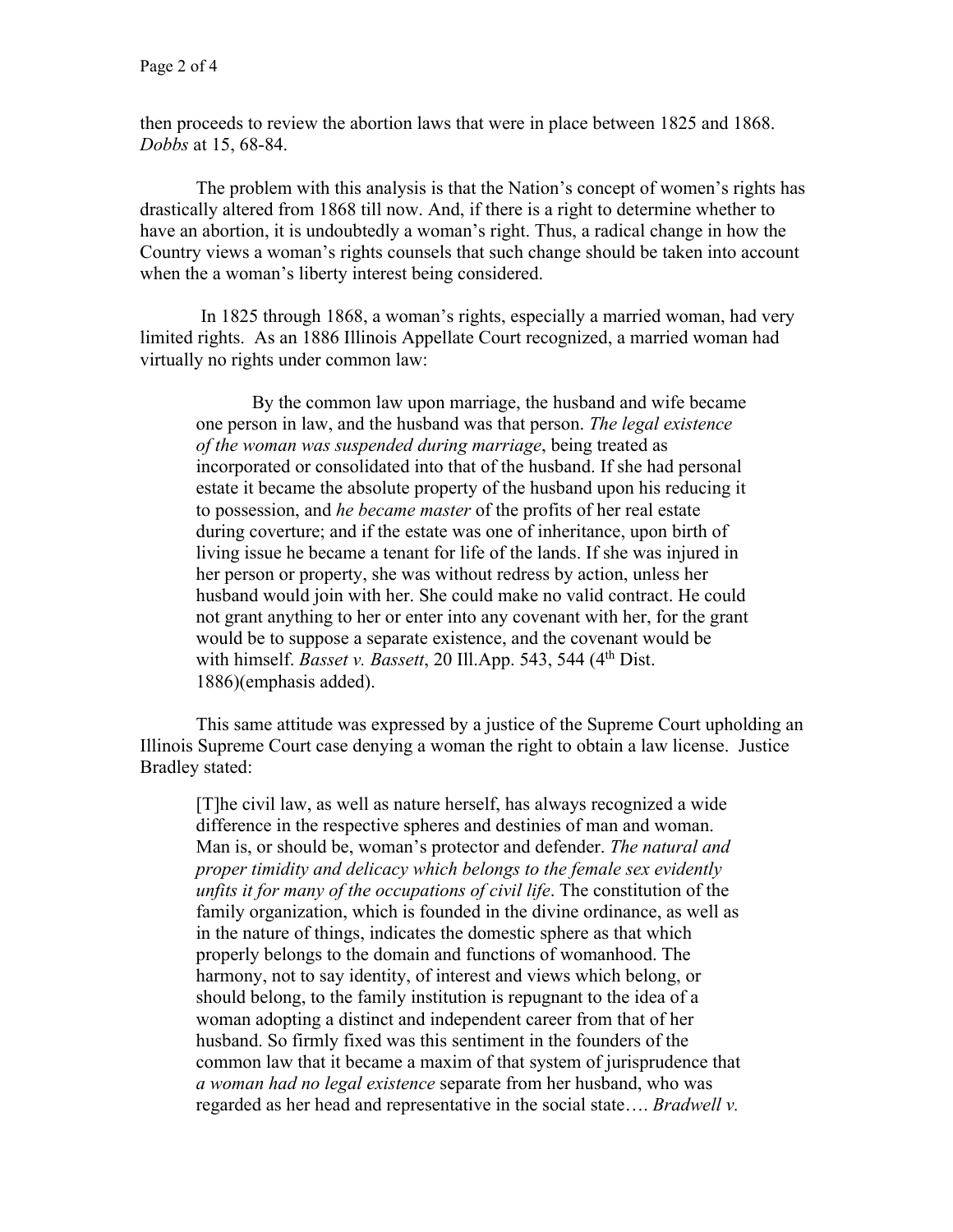*People of the State of Illinois*, 83 U.S. 130 (1872), (Bradley, J. concurring).

 Since the time of the above two cited opinions, women have been granted the right to vote with the passage of the 19th Amendment in 1920. Further, married women are not only allowed to practice law, they now sit on both United States Supreme Court and the Illinois Supreme Court. Thus, by almost any standard, we would find that the law that was "deeply rooted in this Nation's history and tradition" at the time the 14<sup>th</sup> Amendment was adopted was wrong with respect to women's rights. Yet, despite the changes in women's rights, Justice Alito failed to even address how such changes might affect the concept of a woman's liberty interest.

In 1949, another justice of the Supreme Court recognized the "[g]reat concept [of] 'liberty' . . . [was] purposely left to gather meaning from experience." He reasoned that liberty and other terms used in the Constitution "relate to the whole domain of social and economic fact, and the statesmen who founded this Nation knew too well that only a stagnant society remains unchanged.' *National Mutual Ins. Co. v. Tidewater Transfer Co*., 337 U.S. 582, 646 (1949) (Frankfurter, J. dissenting). In failing to even acknowledge the great changes that have occurred in the Nation's concepts of women's rights, Justice Alito has opted for the nation to remain a stagnant society.

While Justice Alito believes that concept of "liberty" should be frozen in time, we know that "liberty" interests have broadened over time. This can be seen in the Constitution itself. The term "liberty" is first found in the Preamble to the Constitution – "secure the Blessings of Liberty to ourselves." Though "liberty" is first mentioned in the Preamble, it quickly becomes clear that "liberty" for "ourselves" does not mean "liberty" for everyone. By Section 2 of Article I of the Constitution, it is evident that there were "free Persons…Indians… and "all other Persons [read slaves]." With the passage of the 13<sup>th</sup> Amendment in 1865, slavery was constitutionally ended, and the application of "liberty" thereby expanded. The change in the laws of slavery would no doubt have an impact on how liberty is now defined, but changes in the laws with regard to women's rights have gone unmentioned by Justice Alito.

In short, the approach taken by Justice Alito freezes the concept of liberty in the past. It does not, as Langston Hughes implored, allow "America [to] be the dream the dreamers dreamed." Langston Hughes, "Let America be America Again."

 Finally, it is evident from the draft opinion that the right to determine whether to have an abortion is not the only issue at stake. Justice Alito claims that the opinion only addresses abortions. *Dobbs* at 62. However, he clearly states that the test he uses to determine that a woman has no right to determine whether she obtains an abortion would also end a significant number of rights previously recognized by the Supreme Court. He lists:

"the right to marry a person of a different race…the right to marry while in prison…the right to obtain contraceptives…the right to reside with